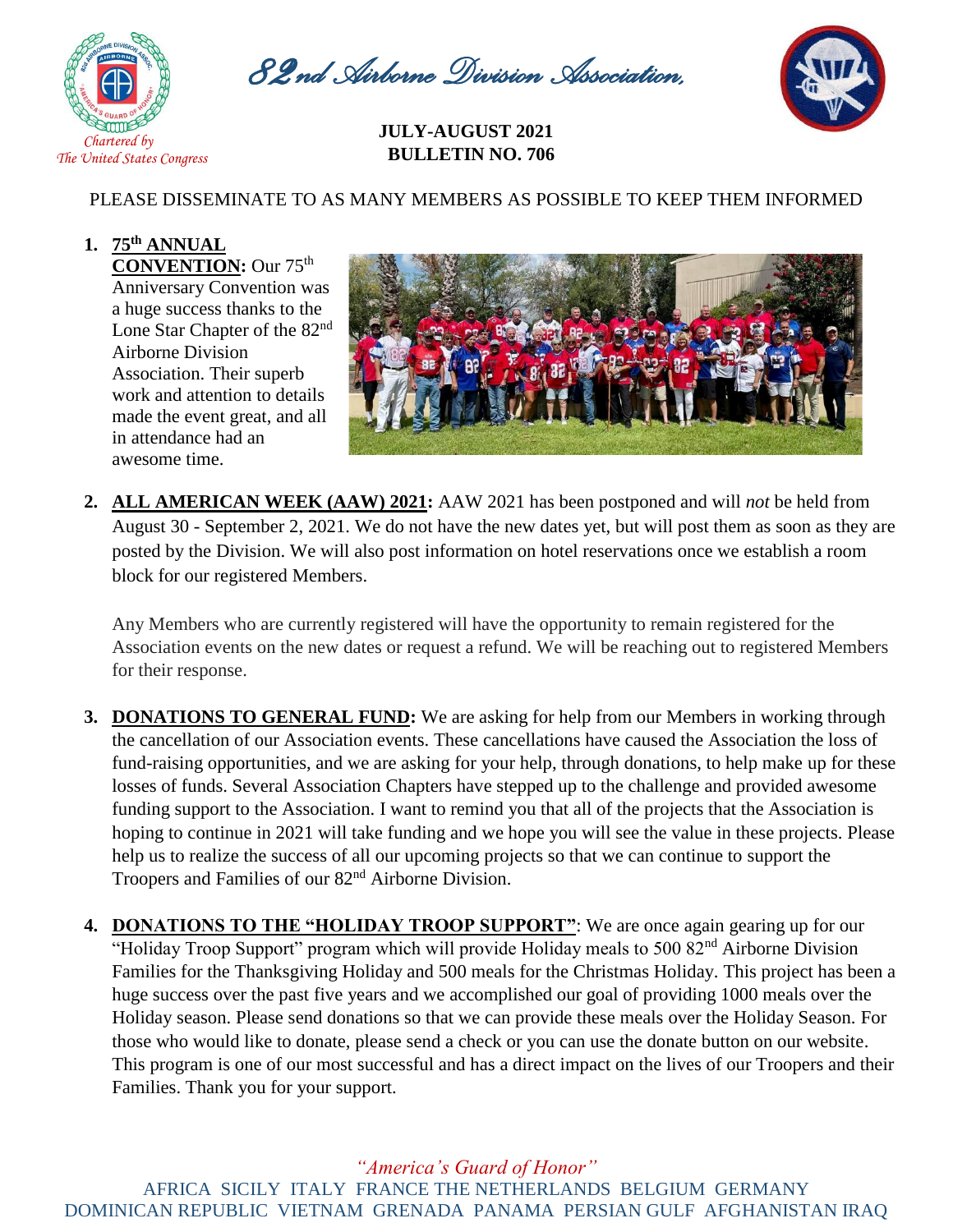



**5. NATIONAL DIRECTOR SELECTION:** On 14 August 2021, the following Director Nominees were selected to be part of the 2022 Board of Directors:

Director William Bell (Gen. Dennis L. Via All Airborne Signal Chapter) President Steven Copening (Central PA Chapter) Steven Daugherty (Washington D.C. Chapter) Director Maggie Peppers (Donald Lassen/Atlanta All Airborne Chapter) Director Nero Tucker (Vulcan Chapter) Director William Waller (Kentucky All Airborne Chapter)

- **6. NATIONAL OFFICERS FOR 2021:** The following will assume/continue office effective 1 January 2021:
	- **a.** President Steven Copening was re-elected.
	- **b.** Vice President Gary Covey was re-elected.
	- **c.** National Secretary Maggie Peppers was re-elected.
	- **d.** National Treasurer William Waller was re-elected.
- **7. ATTENDANCE OF NATIONAL OFFICERS:** Act now to request the attendance of the Association President to your Chapter events. Please send invitations by mail or email to the Executive Director. Requests for participation of National Director(s) in Chapter or Regional events should be coordinated with the respective Director(s). Please allow as much lead time as possible so that the Director(s) can plan ahead. Please remember that all events can be published in the Paraglide and on the Association website (Events).
- **8. MINUTES AND DELEGATE QUESTIONS FOR 2021 ANNUAL CONVENTION:** The Minutes for the General Membership meeting, the BOD meeting, and questions and answers for the 14 delegates at the 2021 Annual Convention will be posted on our website under the "Forms and Resources" link under the Quick links tab. Minutes will be posted by 25 September 2021.
- **9. ASSOCIATION AWARDS COMMITTEE:** The Association Awards Committee Chairman, Director Nero Tucker, is accepting submissions for the 2022 All American of the Year, and the Communications and Public Relations Award must be received by 1 July 2022. All submissions can be sent to Director Nero Tucker at: [tucker@82ndairborneassociation.org](mailto:tucker@82ndairborneassociation.org)
- **10. CURRENT PROJECTS OF THE ASSOCIATION:** This is a list of some of the Projects the Association has approved for working on in 2021:
	- **a. Support for Families of 82nd Airborne Division KIAs, and WIAs:** Provide assistance to the 82<sup>nd</sup> Airborne Division Association Wounded Warrior Fund through direct response to needs of Families immediately following the loss or injury of an  $82<sup>nd</sup>$  Trooper.
	- **b.** Recognition of the Jumpmaster, NCO, and Trooper of the Year: Every year our Association recognizes the accomplishments of the 82<sup>nd</sup> Airborne Divisions Jumpmaster, Non-Commissioned Officer, and Trooper of the Year at our annual dinner during All American Week (AAW). On the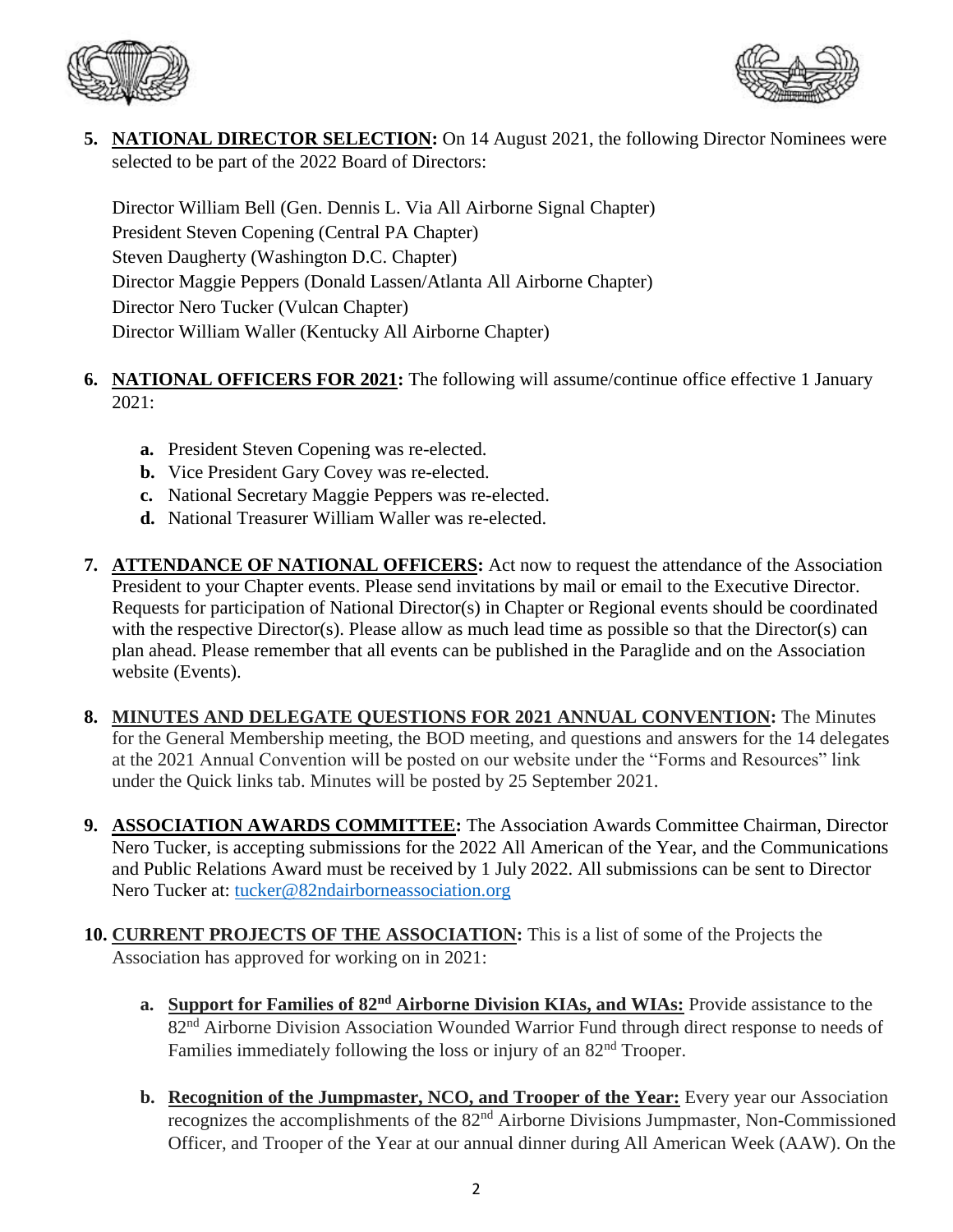



final evening of AAW, the Leadership and Troopers of the  $82<sup>nd</sup>$  Airborne Division join the  $82<sup>nd</sup>$ Airborne Division Association Members as we present these outstanding Troopers with awards to recognize their accomplishments (accomplished through Association and corporate donations).

**c.** 4th Annual All American Adventure 2021: Plan is to send twenty 82<sup>nd</sup> Airborne Division



Troopers on a 4-day resiliency trip to the Catskill Mountains for fishing, hiking, biking and numerous other activities. Aimed at helping Troopers in reintegration after deployment, this project uses donations from Association Members and Chapters, and Corporate sponsorship to accomplish this project. This trip usually takes place in June, provided we are able to secure funding for our Troopers. Help us in providing an avenue to assist our 82nd Troopers in their resiliency

during their redeployment process.

- **d. Support for deployed Troopers of the 82nd Airborne Division:** Our Association stands ready to provide support to our Deployed Troopers as they protect our Nation. The more donations we receive, the more we can do to support our Troopers while they are deployed. Help us show these Troopers our gratitude for their sacrifices.
- **e. Holiday Troop Support 2021:** This year will be our  $6<sup>th</sup>$  Annual "Holiday" Troop Support" and we will again provide over 1000 meals to young Troopers and their Families over the Thanksgiving and Holiday Season to insure the Families of young  $82<sup>nd</sup>$  Troopers have bountiful Holiday meals over the Holiday Season.



- **11. ASSOCIATION SUSPENSES/DEADLINES:** Please note the following Association deadlines (all information should be sent to the Executive Director, unless otherwise noted):
	- **a. 28 February 2022** 2021 Chapter Activities Report, 2022 Chapter Schedule and 2022 Officers.
	- **b. 15 April 2022** Chapter financial reports due to National Office (emailed to each Chapter's email account in January).
	- **c. 1 June 2022** Nominations for 2022 National Director.
	- **d. 1 July 2022** Nominations for All American of the Year Award.
	- **e. 1 July 2022** Communication & Public Relations Award Program entries must comply with the Communications and Public Awards Program SOP.
	- **f. 1 May 2022** Delegate Certification for All American Week 2022 (click or go to link for form <https://www.82ndairborneassociation.org/assets/28.-delegate-certification.pdf> )
	- **g. 20 July 2022** Delegate Certification for National Convention 2022 (click or go to link for form <https://www.82ndairborneassociation.org/assets/28.-delegate-certification.pdf> ).
- **12. ASSOCIATION/CHAPTER UPCOMING EVENTS:** *Support our Chapters!* Please announce the following upcoming regional events at Chapter meetings, via the Chapter newsletter and website.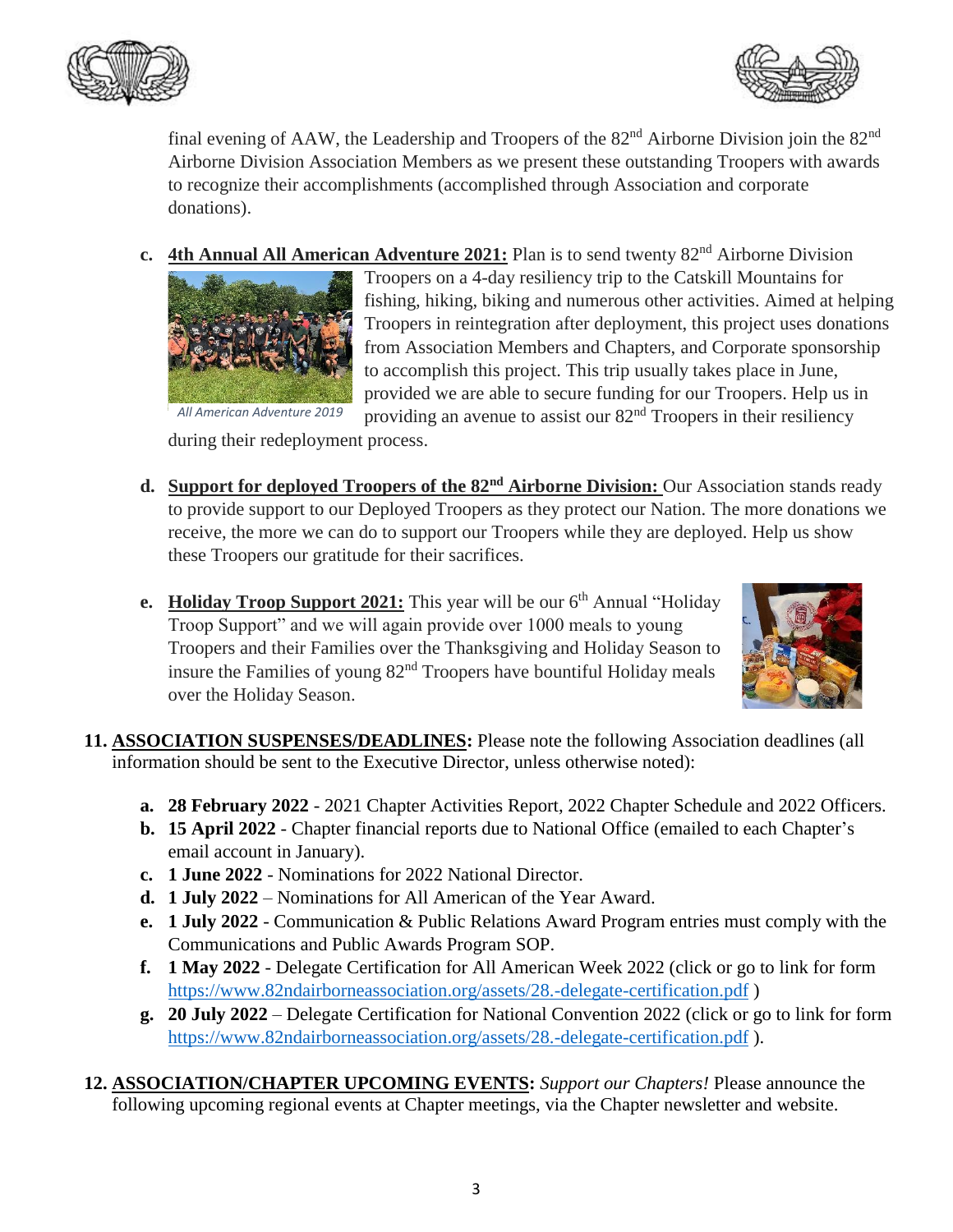



Registration and information on these events were published in the Paraglide and/or on the Association's website at the following link [www.82ndairborneassociation.org/events.html.](http://www.82ndairborneassociation.org/events.html)

a. AAW 2021 details will be published when available.

- **13. CHANGE IN CHAPTER OFFICERS** *(REQUIRED)***:** DEADLINE: **Past due**. *When your Chapter elects Officers, you must notify the National Office so that we can update our records*. We have created a standard form. Please use only that form.
- **14. 2020/2021 CHAPTER ACTIVITIES REPORTS** *(REQUIRED)*: DEADLINE: **Past due.** Per the Association By-Laws, "a report of the dates and places of all meetings and activities held or sponsored by the Chapter" throughout the 2020 year, and a "tentative" schedule of the Chapter's meetings and activities for 2021 is a requirement. We have created a standard form. Please use only that form.
- **15. CHAPTER REQUIREMENTS:** All requests to the Chapters for "REQUIRED CHAPTER DOCUMENTS" are not optional and are required for the Chapters to maintain their non-profit 501(c)4 status. Any Chapter that does not submit the required documents will be reported to the Board of Directors, and is subject to closure by the Board of Directors. There are only a few required documents required to be submitted every year by the Chapter Chairman, and they must be completed. *We have created a standard form for all required annual reports. Please use only that form, which has been emailed to the Chapter email account earlier in 2021.*
- **16. E-NEWS BULLETIN:** *Get Army and Airborne related news directly to your emails!* Members who insure they shared their email address with the Association will receive our E-news bulletin which contains informative articles about the 82nd Airborne Division, the Airborne community, the Military, Veterans issues, and even Association related articles, and links to our Bulletins, the Paraglide Magazine, and Flyers and Registration forms for Association Event. If you are not receiving the E-news bulletin to your email just send us your email address and we will add you to the list. Although we have had requests, we are only offering this benefit to our Association members. Sign up today and keep up to date on Airborne issues!
- **17. WITHIN THE DIVISION AND FORT BRAGG:** Please visit the following 82d Airborne Division websites to find out what is happening within the Army and the Division, sign up for our E-News bulletin and go to the Division's Facebook page<https://www.facebook.com/82ndAirborneDivision>
- **18. 2021 ASSOCIATION ALUMNI PUBLICATION:** *The book release date is planned for September 2021*. If you have any questions concerning your purchase or are still interested in purchasing the book, you can contact the publisher directly at 1-800-982-1590 or [customerservice@publishingconcepts.com](mailto:customerservice@publishingconcepts.com)